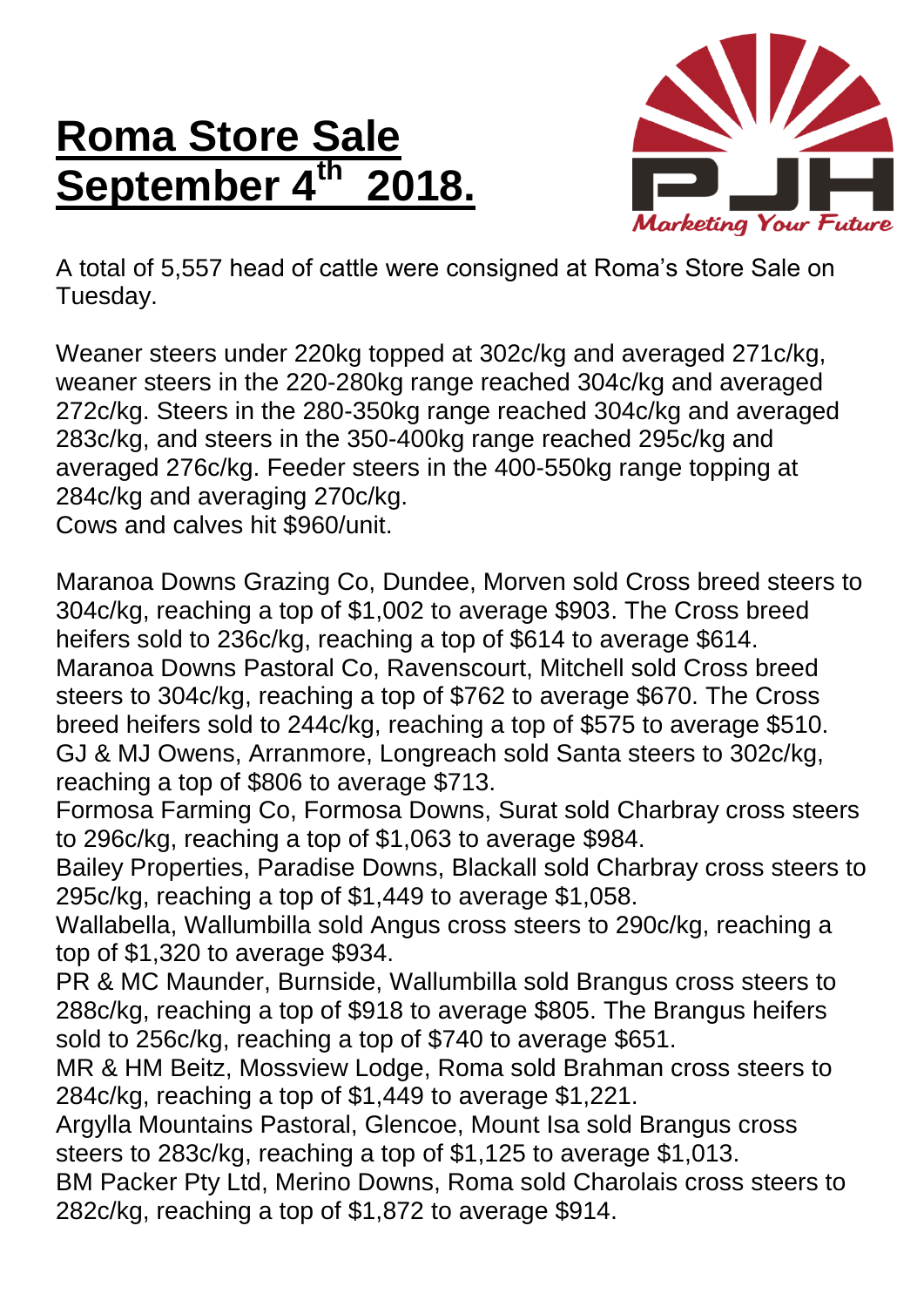Onley & Co Pty Ltd, Bulala, Roma sold Romagnola cross steers to 282c/kg, reaching a top of \$671 to average \$671. P & HA Sanderson, Mundalya, Yuleba sold Santa cross steers to 280c/kg, reaching a top of \$ 1,235 to average \$ 1,191. Simmac Pastoral Co, Mt Maria, Morven sold Angus cross steers to 276c/kg, reaching a top of \$842 to average \$632. The Angus cross heifers sold to 260c/kg, reaching a top of \$775 to average \$585.

Campmac Pty Ltd, Saramac Downs, Wallumbilla sold Charolais cross steers to 274c/kg, reaching a top of \$595 to average \$555.

Heifers under 220kg topped at 260c/kg and averaged 221c/kg, while heifers in the 220 – 280kg range topped at 248c/kg and averaged 227c/kg. Heifers in the 280-350kg range topped at 260c/kg, averaging 232c/kg. Heifers in the 350-450kg range topped at 264c/kg, averaging 236c/kg.

MH, MS, WJ Servin & WMS Cattle Co, Longvale, Wandoan sold Santa heifers to 256c/kg, reaching a top of \$985 to average \$960. GC & JA Peck, Purtora, Blackall sold Charbray cross heifers to 251c/kg, reaching a top of \$1,573 to average \$1,318. Ashover Pastoral Co, Barenta Station, Hughenden sold Charolais cross

heifers to 246c/kg, reaching a top of \$757 to average \$687.

Cows in the 300-400kg range reached 230c/kg and averaged 158c/kg, while cows in the 400kg-500kg range reached 228c/kg and averaged 189c/kg. Cows over 500kg topped at 253c/kg, averaging 226c/kg.

EJ & CF Rolfe, Marie Downs, Roma sold Droughtmaster cows to 253c/kg, reaching a top of \$1,510 to average \$1,510.

## *PJH sell 5 th position next week.*

*Please be aware that all cattle being sold must be accompanied by a National Cattle Health Declaration as well as NVD*